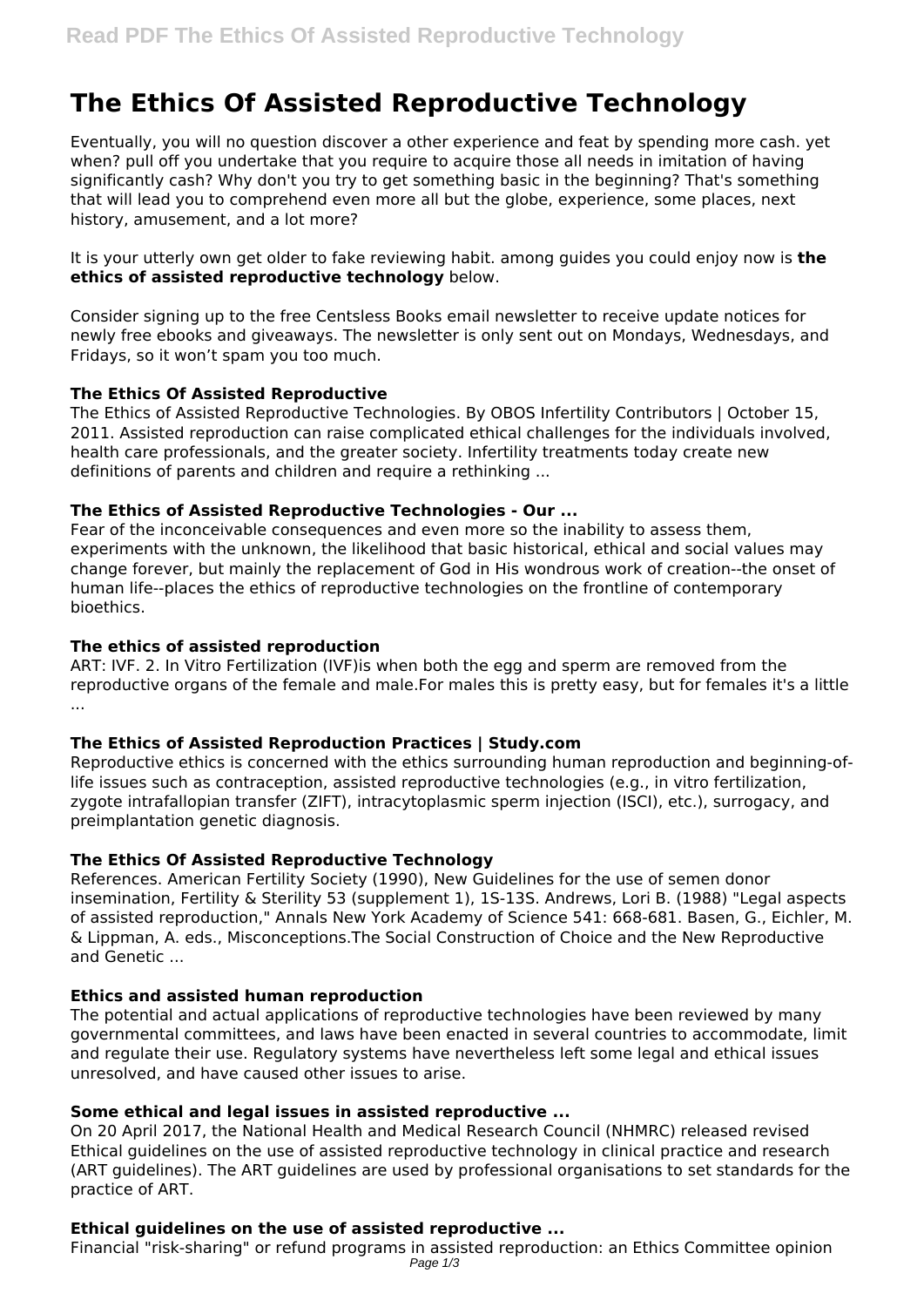(2016) Human somatic cell nuclear transfer and reproductive cloning: an Ethics Committee opinion (2015)

## **Ethical Considerations of Assisted Reproductive ...**

Abstract. Since inception, the use of assisted reproductive technologies (ART) has been accompanied by ethical, legal, and societal controversies. Guidelines have been developed to address many of these concerns; however, the rapid evolution of ART requires their frequent reevaluation.

## **Assisted reproduction: Ethical and legal issues**

All assisted reproductive procedures should be performed upon married couples only. "Respect for the unity of marriage and for conjugal fidelity demands that the child be conceived in marriage; the bond existing between husband and wife accords the spouses, in an objective and inalienable manner, the exclusive right to become father and mother solely through each other" [II, A, 2].

# **Reproductive Technology and the Catholic Church: Ethical ...**

Ethics and Assisted Reproductive Technology. In 1978, the first successful use of in vitro fertilization (IVF) gave birth to Louise Joy Brown and to the field of medicine known as assisted reproductive technology (ART), allowing infertile couples, those who carry gene-related illness, single women, gay and lesbian couples, and others to become ...

## **Ethics and Assisted Reproductive Technology | Journal of ...**

The Ethics of Assisted Reproduction Technologies Introduction Assisted -reproduction has become more widely used in recent years. The technological advancements have widened the de nition and possibility of parenting. Career- oriented women, gay and lesbian couples, single mothers

# **The Ethics of Assisted Reproduction Technologies Introduction**

Reproductive Ethics Reproductive ethics is concerned with the ethics surrounding human reproduction and beginning-of-life issues such as contraception, assisted reproductive technologies (e.g., in vitro fertilization, zygote intrafallopian transfer (ZIFT), intracytoplasmic sperm injection (ISCI), etc.), surrogacy, and preimplantation genetic diagnosis.

## **Reproductive Ethics | The Center for Bioethics & Human Dignity**

Two articles discuss bioethical issues concerning medical education in the area of global reproductive health. Nicholas Rubashkin and Nicole Minckas respond to a case of a medical student rotating abroad who witnesses an episode of " obstetric violence " [10], broadly defined as the intentional "appropriation of the body and reproductive processes of women by health personnel" [11].

## **Reproduction, Inequality, and ... - Journal of Ethics**

What are assisted reproductive technologies? The first assisted reproductive technology (ART) was noncoital insemination, which may be intrauterine or intravaginal, using sperm either from a donor or from the woman's partner. Sperm has been almost exclusively from anonymous donors, as opposed to sperm from known donors, since 1970.

## **Bioethics for clinicians: 26. Assisted reproductive ...**

Ethical guidelines for Assisted Reproductive Technology NHMRC has a well-established role in the development of ethical advice for ART. The ART guidelines are used by professional organisations to set standards for the practice of ART.

## **Ethical guidelines for Assisted Reproductive Technology ...**

THE ETHICS OF ASSISTED REPRODUCTIVE TECHNOLOGY William R. Boone Department of Obstetrics and Gynecology, Greenville Hospital System University Medical Center, Greenville, South Carolina, USA Keywords: Adoption, assisted Reproductive Technology (ART), children's rights,

## **The Ethics of Assisted Reproductive Technology**

Financial "risk-sharing" or refund programs in assisted reproduction: an Ethics Committee opinion (2016) Human somatic cell nuclear transfer and reproductive cloning: an Ethics Committee opinion (2015)